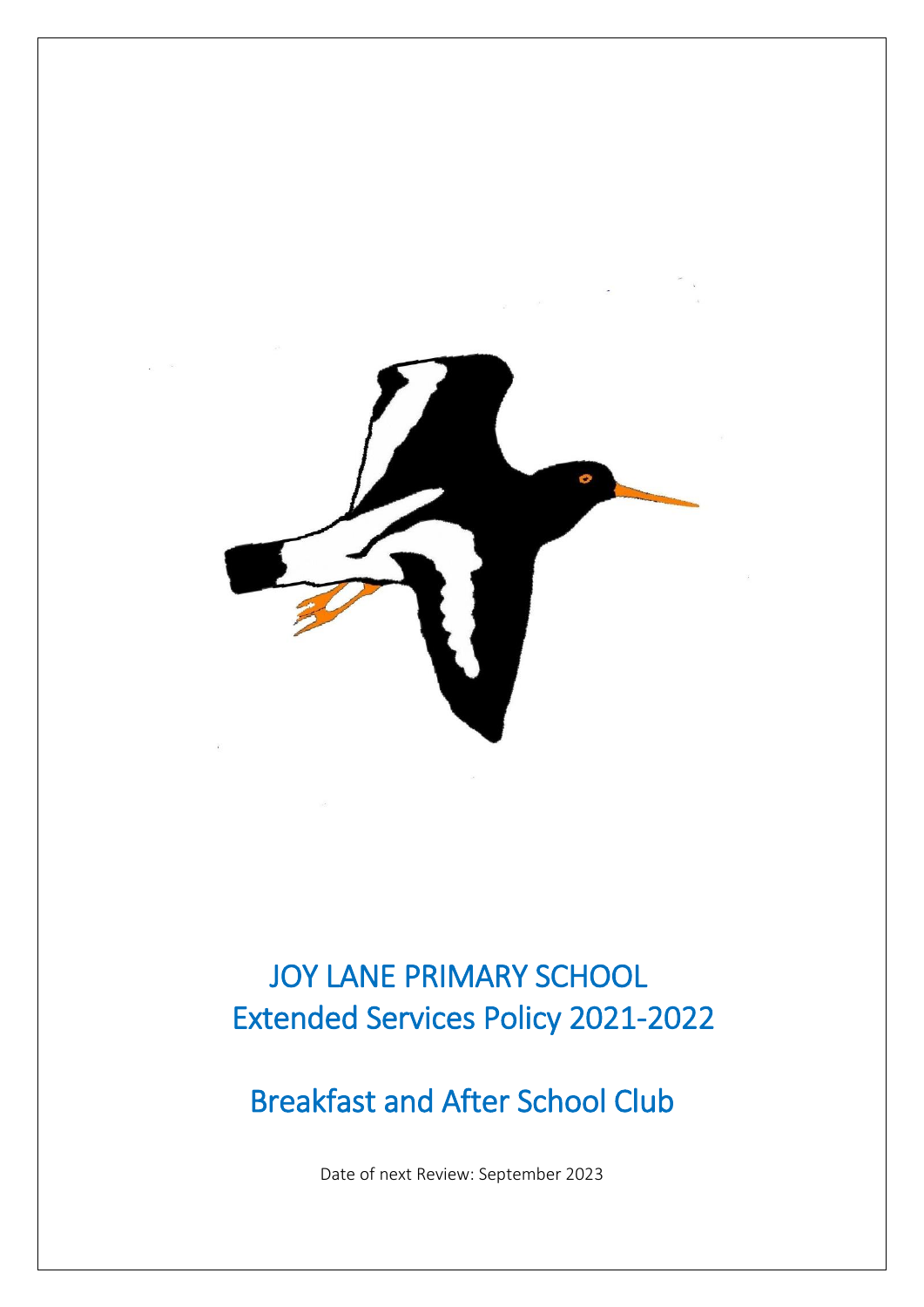

# **Joy Lane Foundation Primary School Including Oysters SRP**

**Extended Services Policy** (Breakfast Club & After School Club)

At Joy Lane Primary School we strive to ensure that policies and practices are underpinned by the School's core values of being ready, respectful and responsible.

# **Rationale**

The safety of pupils is our priority whilst they are in our care at School. **It is therefore absolutely vital that parents and carers use our online booking system for Breakfast and After School Club as a condition of entry so that registers are accurate each day.** Joy Lane Primary School is committed to safeguarding and promoting the welfare of children and expects all staff to share this commitment. We aim to promote equality of opportunity and a positive attitude in all pupils and staff.

The Government states that all schools will need to provide an extended day for all pupils, either on site or through linking with a local service provider. Joy Lane Primary School provides before and after school activities to cater for children who need wrap-around care. Our staff provide a range of indoor and outdoor activities when the weather and time of year allows.

# **Aims**

The Breakfast and After School Clubs provide quality wrap-around care for pupils at Joy Lane Primary School. They aim to:

- Support parents and carers by providing before and after school childcare from 7.30am until 8.40am in the morning and from 3.15pm until 6pm after school.
- To offer a safe, secure and friendly environment in which children can enjoy breakfast and an afternoon snack served in a relaxed environment, under the supervision of qualified staff.
- In accordance with being a Healthy School Extended Services aim to promote healthy eating by providing a nutritious breakfast and a light healthy snack after school.
- To provide a caring environment for children to enjoy at the start and end of the day.
- To provide a calm play environment in which children can engage socially with children from other year groups, therefore strengthening relationships within the School community.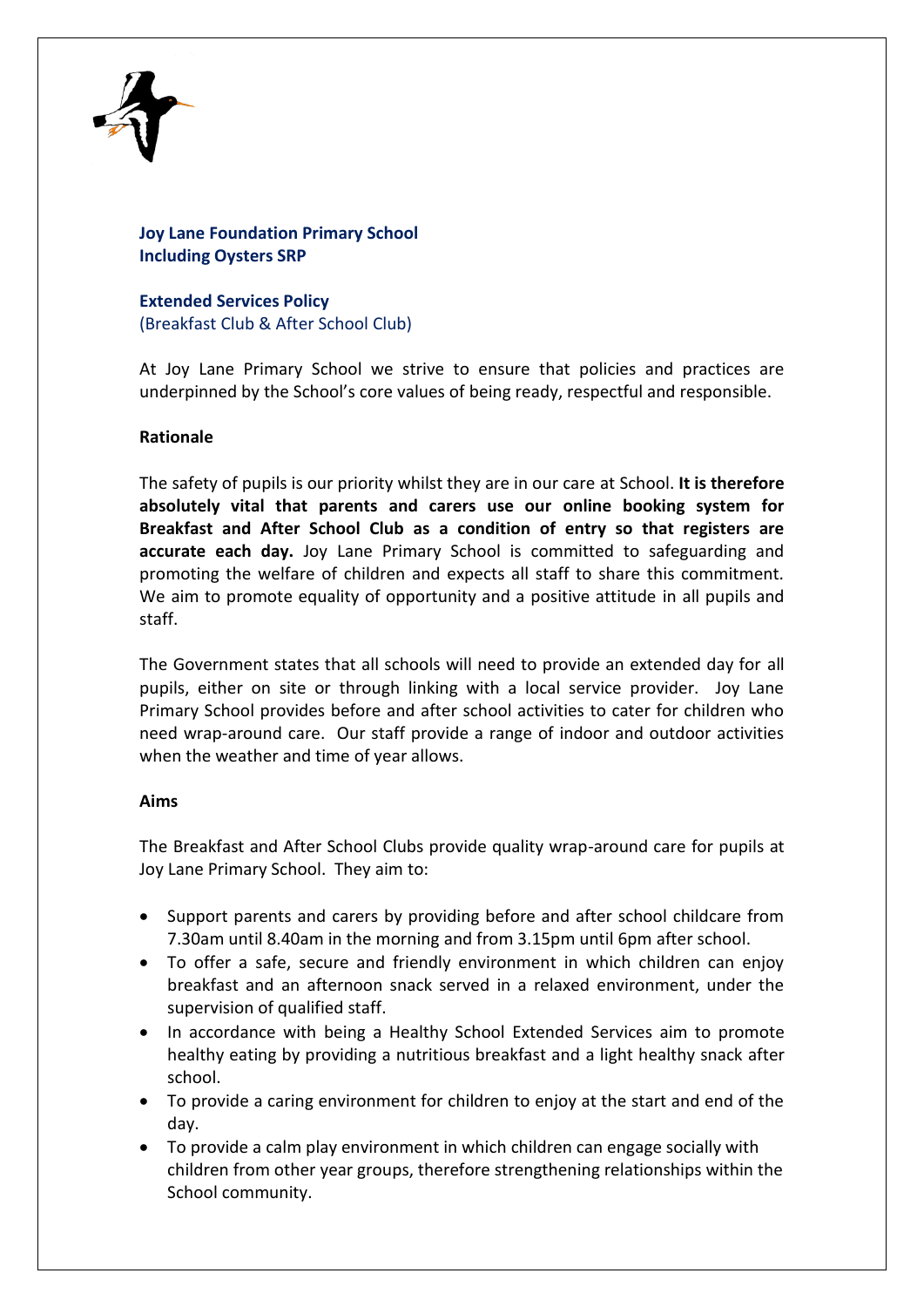# **Organisation**

Opening Times: Both the Breakfast and After School Clubs will open term time only:

Breakfast Club: Monday to Friday from 7.30am – 8.40am After School Club: Monday to Friday from 3.15pm – 6pm

At the end of Term 2, 4 and 6 the After School Club will close at 4PM

## **Admission Criteria**

Our Breakfast and After School Clubs are available for all Joy Lane Primary School children from Year R – Year 6. With advance notice bespoke arrangements can be made for children who require additional adult support; however this will require a pre-admission meeting and special plan of support.

Children starting in Year R will be able to access the Extended Services once the children are attending school full-time.

Admission is conditional on the following undertakings by the parent/carer:

## **Booking procedures**

All sessions will need to be **pre-booked** and **pre-paid** at least **7 days** in advance using our online booking service for this to work effectively and to ensure that we have the correct ratio of staff to children each day. You can book your child in for single sessions or long-term blocks. Parents and carers, please note that in order to secure your child's place in these clubs, it is absolutely vital that all sessions are paid for in advance and that there is no outstanding debt. We accept Childcare Vouchers for our Extended Services provision. Please be aware that there will be a maximum capacity for both Breakfast Club and After School Club so to guarantee a place for your child, you will need to book early.

Last minute emergency requests for children to access Breakfast Club or After School Club will be granted subject to availability and pre-payment.

# **Please be aware that a £20 fee is charged in order to facilitate this request providing there is availability.**

Parents and carers will only be able to access our Extended Services if an electronic Registration form has been completed and submitted on their online account. This is accessible via the 'Forms' tab under Extended Services Registration Form (Breakfast and After School Clubs). Your child's up-to-date details can then be included in our Extended Services file which is a safeguarding requirement for all children who attend the School's out of hours' provisions.

#### **Conditions of acceptance include;**

- Fees are promptly paid in advance using our online bookings system and are nonrefundable and non-transferable
- The behaviour of the child is acceptable for the safe and efficient running of the Club. School policies, including the Behaviour Policy apply in the same way as they do during the main school day. We reserve the right to refuse a child who fails to meet these standards.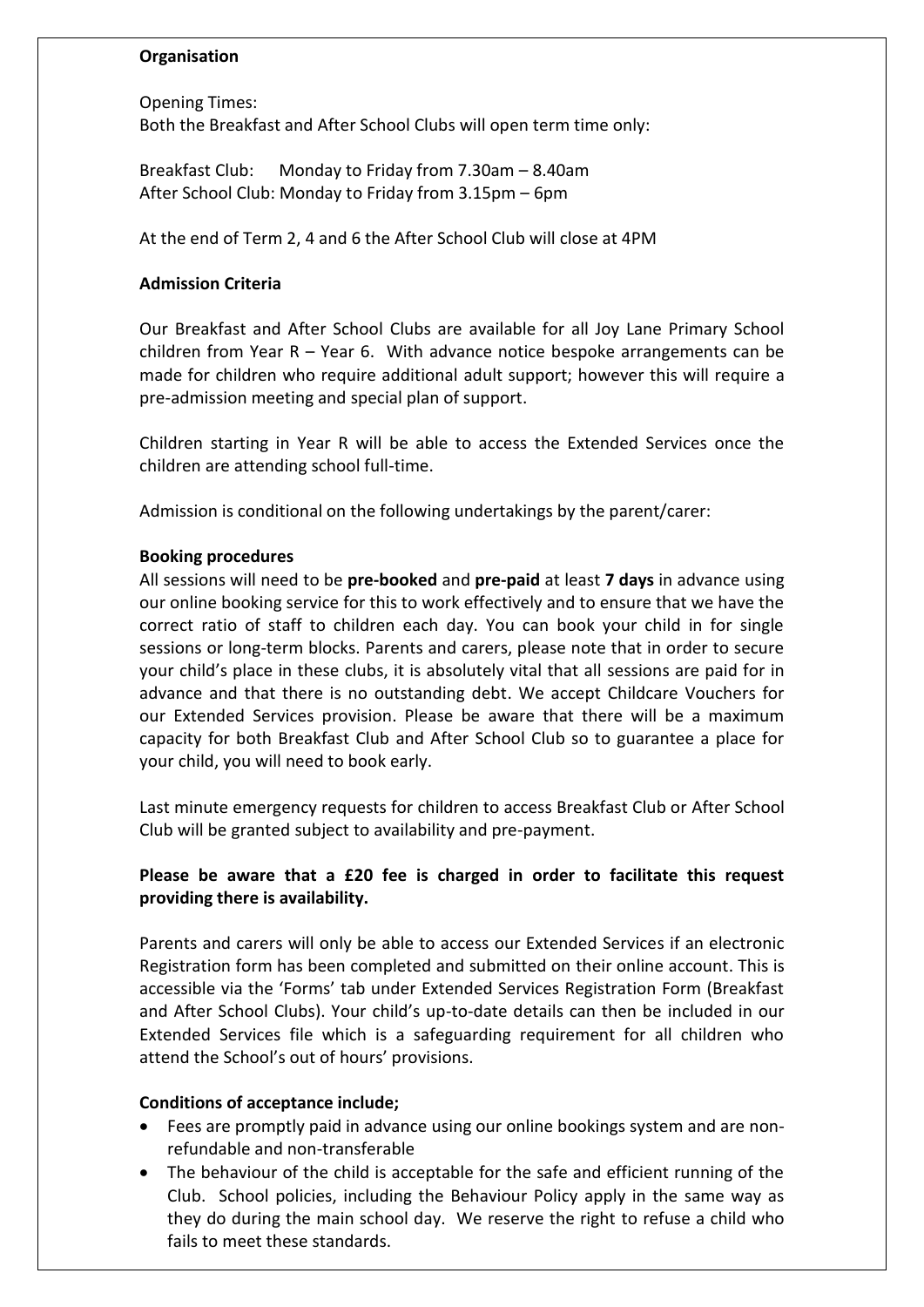**Pre-booking is essential for the safety of the children as well as ensuring staff ratios are correct in order to meet with compliance regulations. Please note we have a limited amount of spaces at both Breakfast Club and After School Club.**

## **Register**

- Parents / carers are required to sign in their child on the daily Breakfast Club register when they arrive and sign their child out on the daily After School Club register when they leave. A staff member will sign the children out of the Breakfast Club and sign in the children for the After School Club. These registers are used to produce an account of the children who are on the School site at any time and also for Health and Safety and payment purposes
- Children should hang up their coats and belongings once they have arrived and been signed in.
- Children will be expected to tidy up games and equipment.
- At 8.35am the Early Years and Key Stage 1 children attending Breakfast Club will be escorted to their classrooms by members of staff.
- Each child's details including medical conditions, dietary information, parent / carer contact details and an additional emergency contact are kept in a file held by the Breakfast Club and After School Club Managers. Parents and Carers are asked to inform the staff of any changes to contact details, medical information or allergies as soon as possible for their child's safety and wellbeing.

## **Booking and Payment**

Registration forms need to be completed via our online booking system if you wish to use the Extended Services

# **The fees are as follows and must be paid at the time of booking and are nonrefundable or transferable**

| Drop Off From 7.30am           | £5.00  |
|--------------------------------|--------|
| Drop Off From 8am              | £4.25  |
|                                |        |
| Collect before 4.30pm          | £5.00  |
| Collect before 5.30pm          | £8.00  |
| Collect between 5.30pm- 6.00pm | £10.00 |
|                                |        |

A charge of £5 per five minute period will be incurred for late pick up from the After School Club after 6pm. Until the late fee is paid, your child's place at the Club will be withdrawn.

**Please note that any last minute/emergency requests for a child to attend Breakfast or After School Club after the 7 day booking deadline will incur a flat fee of £10 plus the normal cost which will be added to the child's on line booking account account.**

Failure to pay on time will result in the withdrawal of a place at the Club.

These fees are subject to change, with prior notice to be given of any changes.